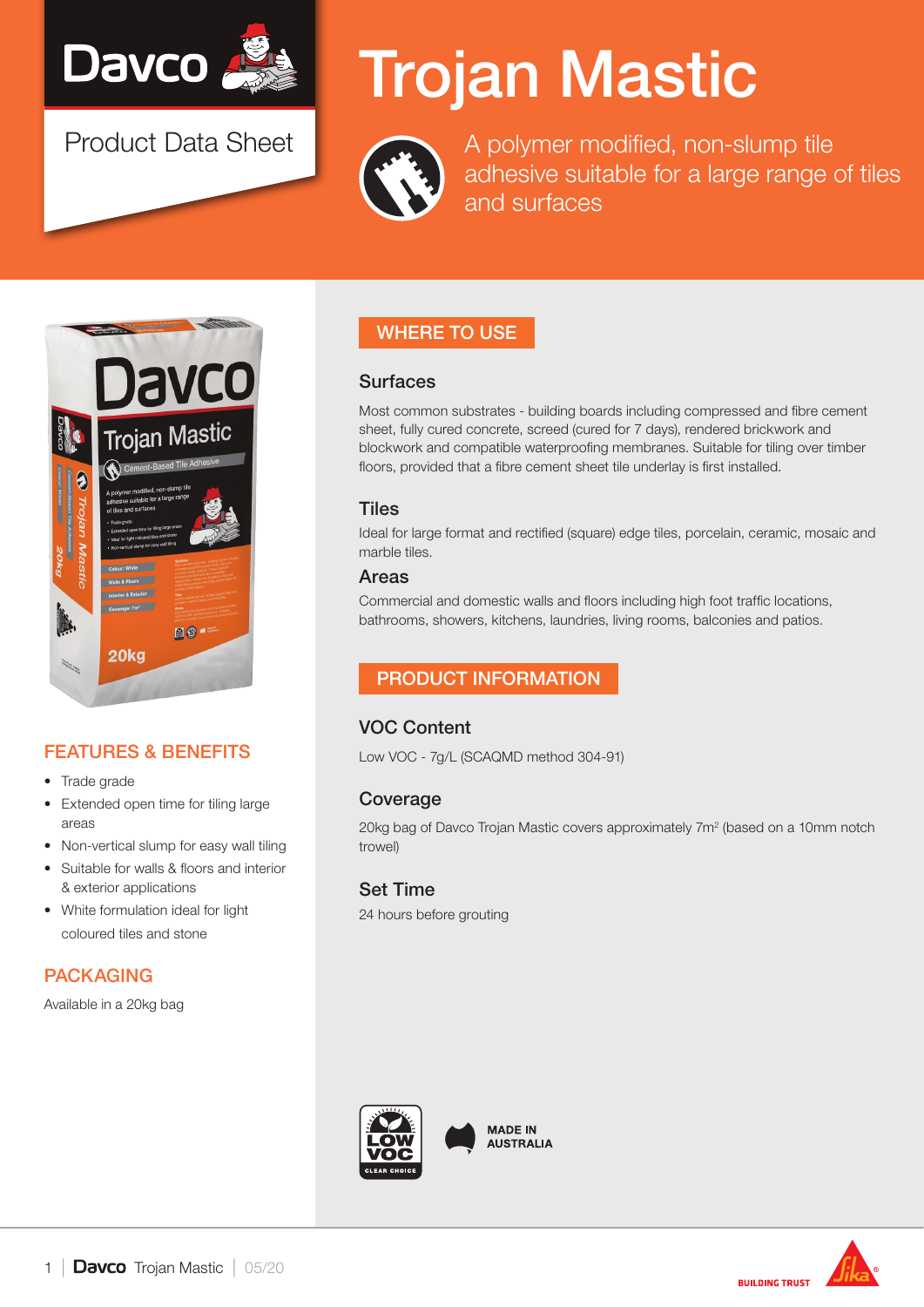

## DIRECTIONS FOR USE

- Test product in an inconspicuous area first
- It is essential to plan the area to be tiled, with inclusion of movement joints, in accordance with the Australian Standard AS3958.1 "Guide to the Installation of Ceramic Tiles." Failure to do so may result in drummy or lifting tiles
- Select a trowel with an appropriate square-notch size for the size and type of tile

| <b>TILE SIZE</b>                                   | <b>TROWEL NOTCH SIZE</b>              | <b>BACK BUTTERING</b><br><b>REQUIRED</b> |
|----------------------------------------------------|---------------------------------------|------------------------------------------|
| Mosaic tiles                                       | 6 <sub>mm</sub>                       |                                          |
| 150 x 150mm                                        | 6 <sub>mm</sub>                       |                                          |
| 200 x 200mm                                        | 8 <sub>mm</sub>                       |                                          |
| 250 x 250mm                                        | 10 <sub>mm</sub>                      |                                          |
| 300 x 300mm                                        | 10 <sub>mm</sub>                      |                                          |
| 400 x 400mm and over                               | 12mm                                  |                                          |
| Any tile size with uneven<br>back, lugs or grooves | As above, dependent<br>upon tile size |                                          |
| Translucent tile                                   | As above, dependent<br>upon tile size |                                          |

## SURFACE PREPARATION

- All surfaces must be installed according to manufacturer's instructions and relevant Australian Standard(s) and be structurally sound, dry, clean and free from movement, oil, grease, wax, sealers, curing compounds, release agents and any other loose or contaminating material. Thoroughly clean old surfaces, or new surfaces that have been treated, prior to tiling
- Deeply contaminated surfaces must be scabbled / abraded to a clean, sound surface. Expose at least 80% of the original substrate of painted surfaces

| <b>SUBSTRATE</b>                                                                                          | <b>SPECIFIC</b><br><b>REQUIREMENTS</b>                     | <b>PRIMING</b>                                                                  |
|-----------------------------------------------------------------------------------------------------------|------------------------------------------------------------|---------------------------------------------------------------------------------|
| Concrete - wood float<br>finish (rough)                                                                   | Cured minimum 6 weeks                                      | Prime with Davco<br>PrimeX or Ultraprime                                        |
| Concrete - steel trowel<br>finish (smooth)                                                                | Cured minimum 6 weeks<br>Free of laitance (not flaking)    | Prime with Davco<br>PrimeX                                                      |
| Rendered brick /<br>blockwork - wood float<br>finish (rough)                                              | Cured minimum 24 hours<br>Sound (Not drummy or<br>cracked) | Prime with Davco<br>PrimeX or Ultraprime                                        |
| Screed - wood float<br>finish (rough)                                                                     | Cured minimum 7 days<br>Sound (Not drummy or<br>cracked)   | Prime with Davco<br>PrimeX or Ultraprime                                        |
| Fibre cement sheet,<br>plasterboard                                                                       | Correctly and firmly fixed                                 | Prime with Davco<br>PrimeX or Ultraprime                                        |
| Compressed fibre<br>cement sheet                                                                          | Correctly and firmly fixed                                 | Prime with Davco<br>PrimeX                                                      |
| Other difficult / non<br>absorbent (e.g. metal) /<br>contaminated (e.g. old<br>flooring or tile adhesive) | Where not feasible to<br>remove                            | Prime with Davco<br><b>Ultrabond (See</b><br>Ultrabond Technical<br>Data Sheet) |

## MIX PREPARATION

#### Mix Process

1. Measure the required amount of clean, potable water into a clean bucket, as per the following:

| <b>SITUATION / REQUIREMENT</b> | MIX REQUIREMENTS PER 20KG  |
|--------------------------------|----------------------------|
| General applications           | 5L of clean, potable water |

- 2. Slowly add the powder into the water while mixing with a mixing paddle attached to a drill. Always add the powder to the liquid. Do not mix by hand.
- 3. Continue to mix for several minutes until a creamy consistency is achieved, free of lumps of powder.
- 4. Allow mixture to stand for 5 minutes, remix then use the adhesive.

## APPLICATION Laying the tiles

- 1. Deposit a quantity of adhesive onto the prepared substrate. Do not apply more adhesive than can be tiled within the open time of the product, usually from a single tile up to around 1m<sup>2</sup> at a time.
- 2. Hold the notched trowel at an angle of 60° or greater to the substrate.
- 3. Spread the adhesive over the area where tile is to be applied, forming straight rows of adhesive "beads".
- 4. Where "back buttering" is required, use the straight side of the trowel to apply a thin covering of adhesive to the back of the tile.
- 5. Position the tile on the beaded adhesive and press firmly.
- 6. Move the tile forward and then back at 90° across the direction of the beads to ensure all beads are flattened leaving no voids under the tile. Occasionally lift a tile after placing it to check that the beads are fully compressed and that sufficient coverage has been achieved (90–100%). Replace the tile.